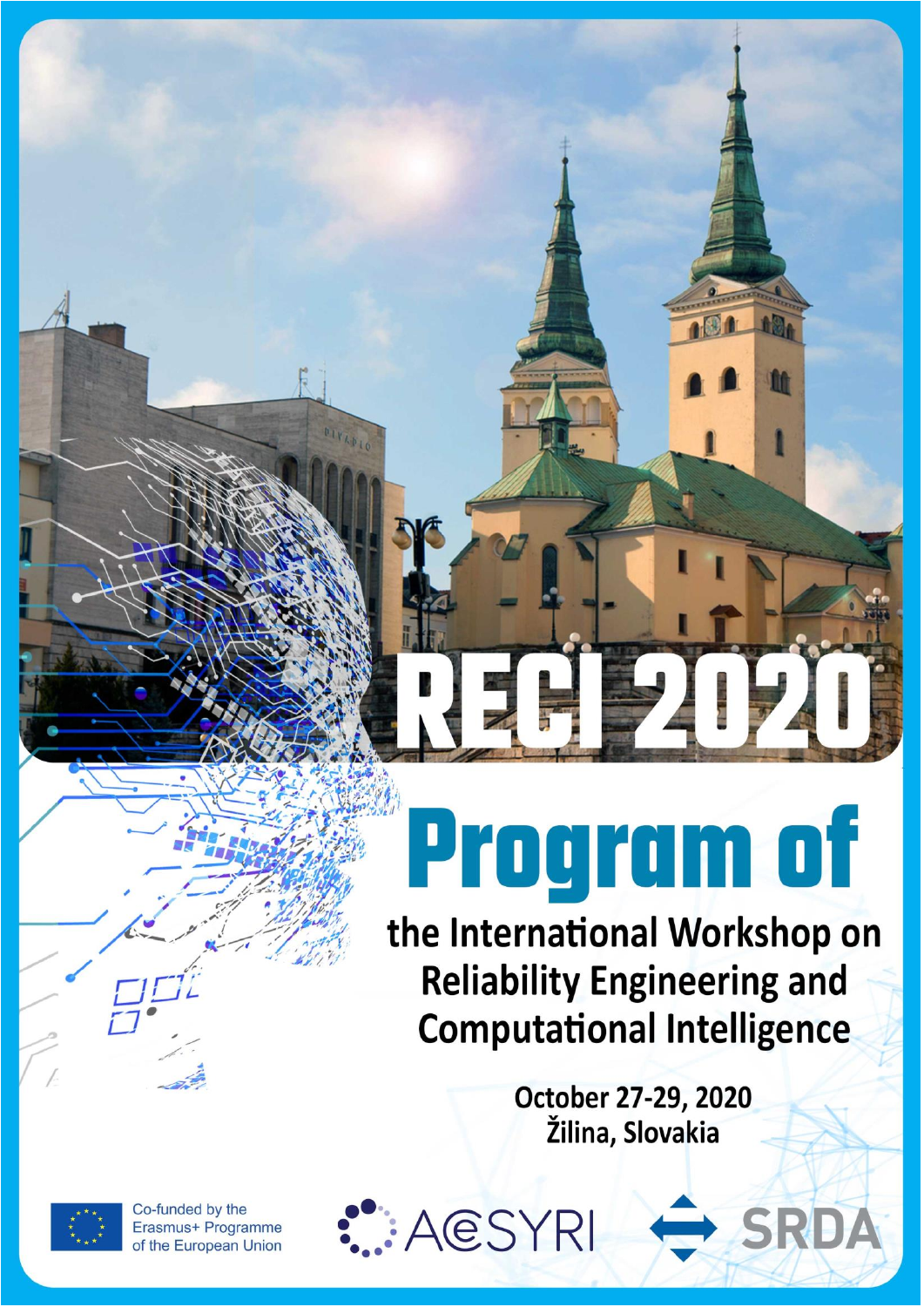## **RECI 2020. Time Schedule**

#### **Start of workshop is 09:00 CET (UTC+2) or 14:00 ALMT (UTC+6)**

|             | Tuesday,<br>October 27,<br>2020  | Wednesday,<br>October 28,<br>2020 | Thursday,<br><b>October</b><br>29,2020 |
|-------------|----------------------------------|-----------------------------------|----------------------------------------|
| 09:00-09:45 | 0pen<br>workshop                 | Miroslav<br>Kvassay               | Jan Rabcan                             |
| 09:45-10:00 | Coffee/tea                       |                                   |                                        |
| 10:00-10:45 | Coen van<br>Gulijk               | Vyacheslav<br>Kharchenko          | Antoine<br>Rauzy                       |
| 10:45-11:00 | Coffee/tea                       |                                   |                                        |
| 11:00-11:45 | <b>Nicolae</b><br><b>Brinzei</b> | Frank P.A.<br>Coolen              | Working<br><b>Section W3</b>           |
| 11:45-12:30 | <b>Dinner</b>                    |                                   |                                        |
| 12:30-14:00 | Working<br>Section W1            | Working<br><b>Section W2</b>      | Working<br><b>Section W4</b>           |
|             | <b>Poster Section</b>            |                                   |                                        |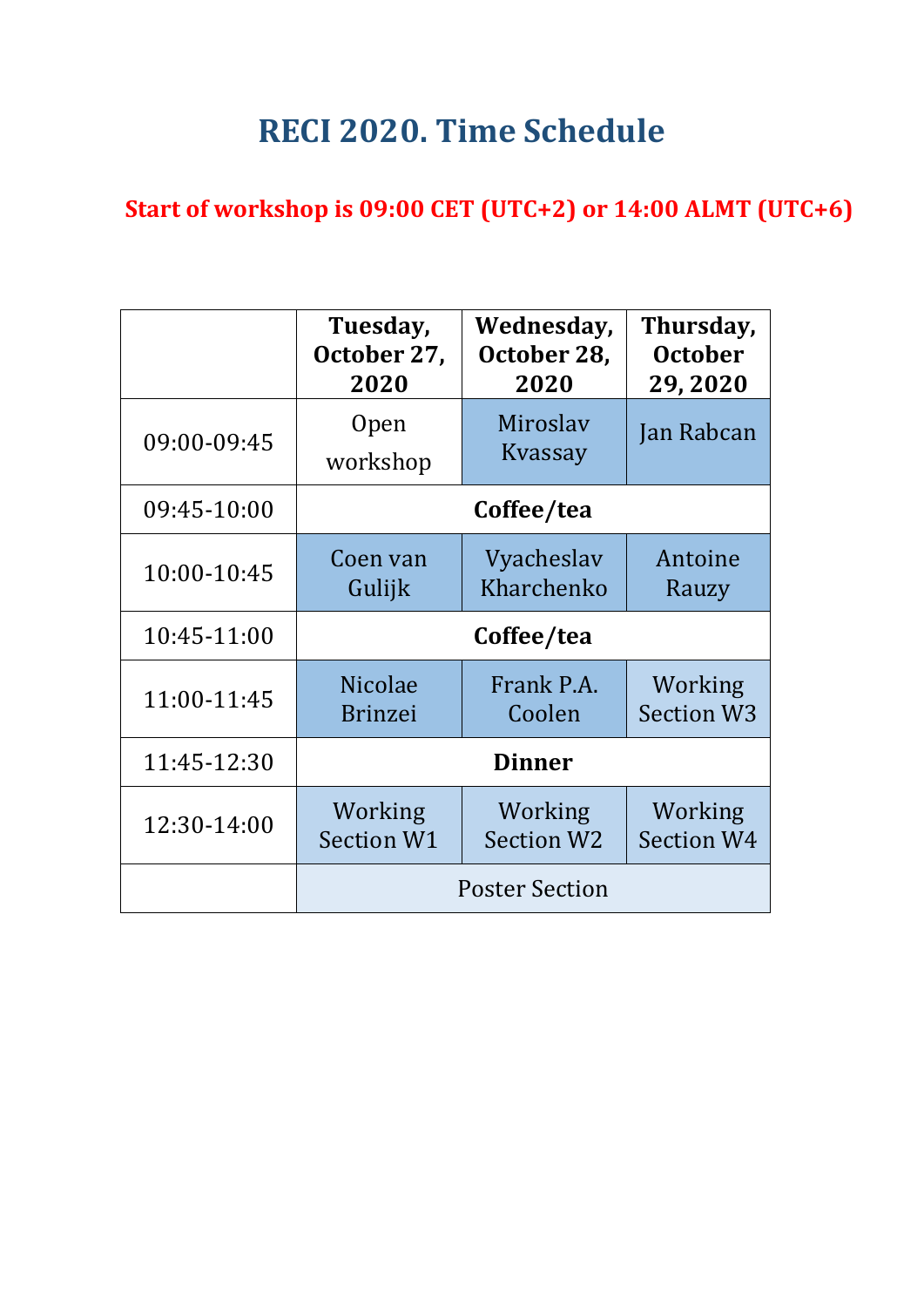## **Detailed Schedule**

## **Tuesday, October 27, 2020**

*Opening of the Workshop RECI*

**09:00-09:45** *The Workshop Opening* Prof. Coen van Gulijk

*Welcome words from the ESRA/IEEE Chapter* Dr. Miroslav Kvassay

*Welcome words from the ACeSYRI project* Dr. Martin Lukac

*Welcome words of the Vice Dean of the Faculty* Dr. Peter Marton

*The First Plenary Section Moderator: Prof. Coen van Gulijk*

| 10:00-10:45 | Prof. Coen van Gulijk, University of Huddersfield, UK<br>Making Reliability Engineering SMARTER with<br><b>Computational Intelligence</b>               |  |  |
|-------------|---------------------------------------------------------------------------------------------------------------------------------------------------------|--|--|
| 11:00-11:45 | Dr. Nicolae Brinzei, University of Lorraine, France<br>System reliability analysis and assessment by means of<br>graph models issued from Hasse diagram |  |  |

*The First Workshop Section Moderator: Dr. Nicolae Brinzei* 

- 1. Andriy Luntovskyy and Bohdan Shubyn, Energy Efficiency for IoT
- 2. Oleksandr Chemerys, Oleksandr Bushma, Oksana Lytvyn, Alexei Belotserkovsky and Pavel Lukashevich, Network of autonomous units for the complex technological objects reliable monitoring
- 3. Stefan Bracke, Alicia Puls and Lars Grams, COVID-19 pandemic risk analytics: Data mining with reliability engineering methods for analyzing lockdown strategies
- 4. Stefan Bracke and Alicia Puls, Assessment of upraising risks within product fleets in use: The influence and interdependencies of the Weibull threshold parameter
- 5. *Kirill Yakunin*, Sanzhar Murzakhmetov, Yan Kuchin, Ravil Muhamediev and Rustam Musabayev, Classifying socially significant news using topic modelling
- 6. Rustam Mussabayev, Nenad Mladenovic and *Alexander Krassovitskiy*, High Performance Computing for Big Data Clustering
- 7. Iskander Akhmetov and Rustam Mussabayev, Topic-wise sentiment analysis of Kazakhstani news articles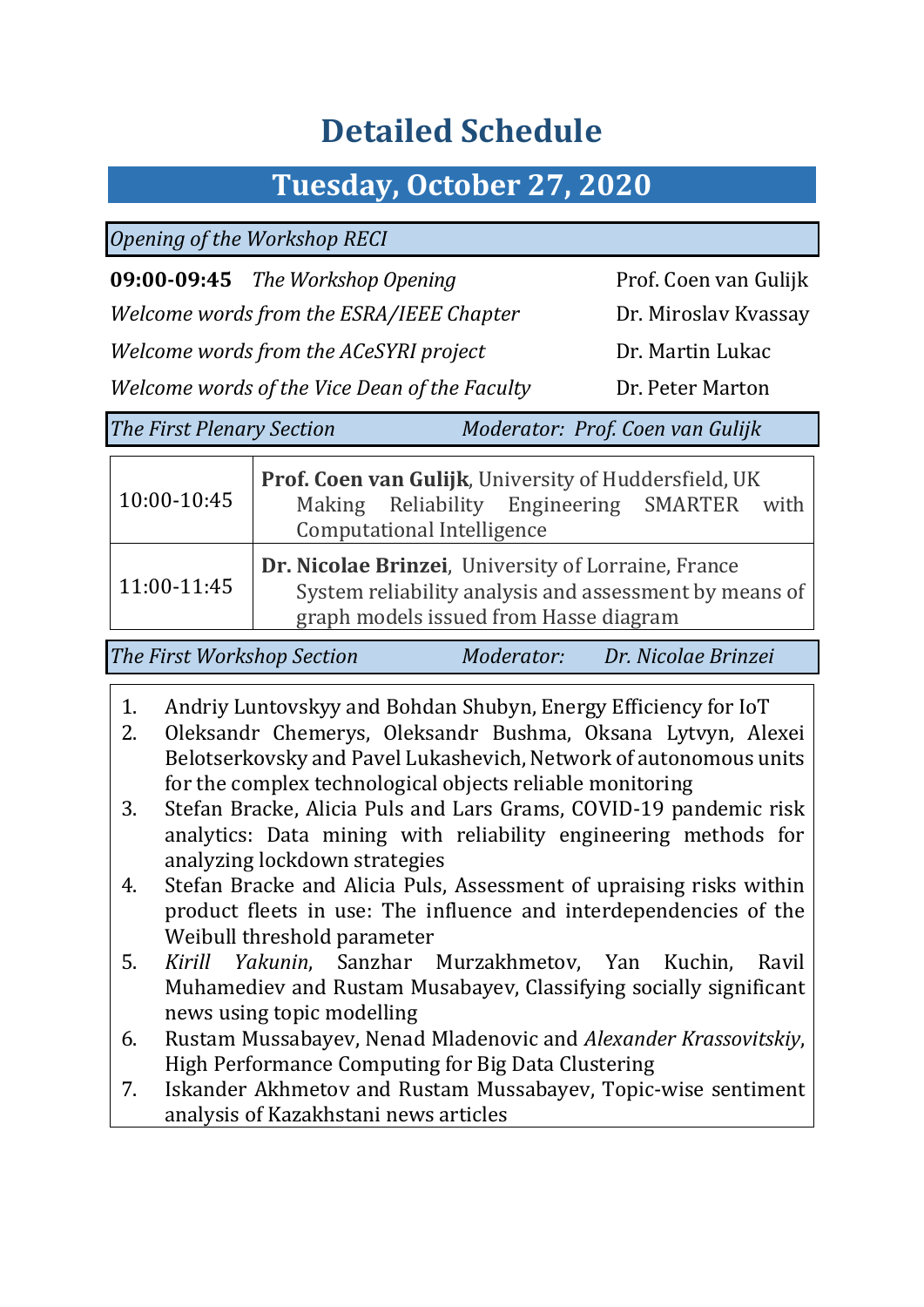## **Wednesday, October 28, 2020**

*The Second Plenary Section Moderator: Prof. Ravil Mukhamedyev* 

| 09:00-09:45 | Dr. Miroslav Kvassay, University of Zilina, Slovakia                                |  |  |  |
|-------------|-------------------------------------------------------------------------------------|--|--|--|
|             | Methods of reliability analysis based on logic<br>differential calculus             |  |  |  |
| 10:00-10:45 | Prof. Vyacheslav Kharchenko, National Aerospace<br>University "KhAI", Ukraine       |  |  |  |
|             | Big Accidents and Markov's Chains Based Assessment<br>of Safety Critical IT-Systems |  |  |  |
| 11:00-11:45 | <b>Prof. Frank P.A. Coolen, Durham University, UK</b>                               |  |  |  |
|             | Quantification of system reliability using the survival<br>signature                |  |  |  |

*The Second Workshop Section Moderator: Dr. Miroslav Kvassay*

- 1. Akylbek Zhumabayev, Research Topics in eCommerce Fraud Detection
- 2. Artem Andreiev, Hybrid approach to classification of remote sensing data
- 3. Darya Filatova and Charles El Nouty, Waterproofing membranes reliability analysis by embedded and high-throughput deep-learning algorithm
- 4. Roman Čerešňák and Karol Matiasko, Using replication method to increase reliability in distributed information systems
- 5. *Maryam Ospanova* and Marina Yelis, Real-time object detection using Yolo
- 6. Ravil Mukhamediev, Yan Kuchin, *Ilyas Assanov*, Kirill Yakunin, Sanzhar Murzakhmetov, Maryam Ospanova and Marina Yelis, Path Planning the flock of UAVs for precise agriculture
- 7. Martin Lukac and Kamila Abdiyeva, Imapct of Neural Network Optimization on Accuracy and Safety of Processing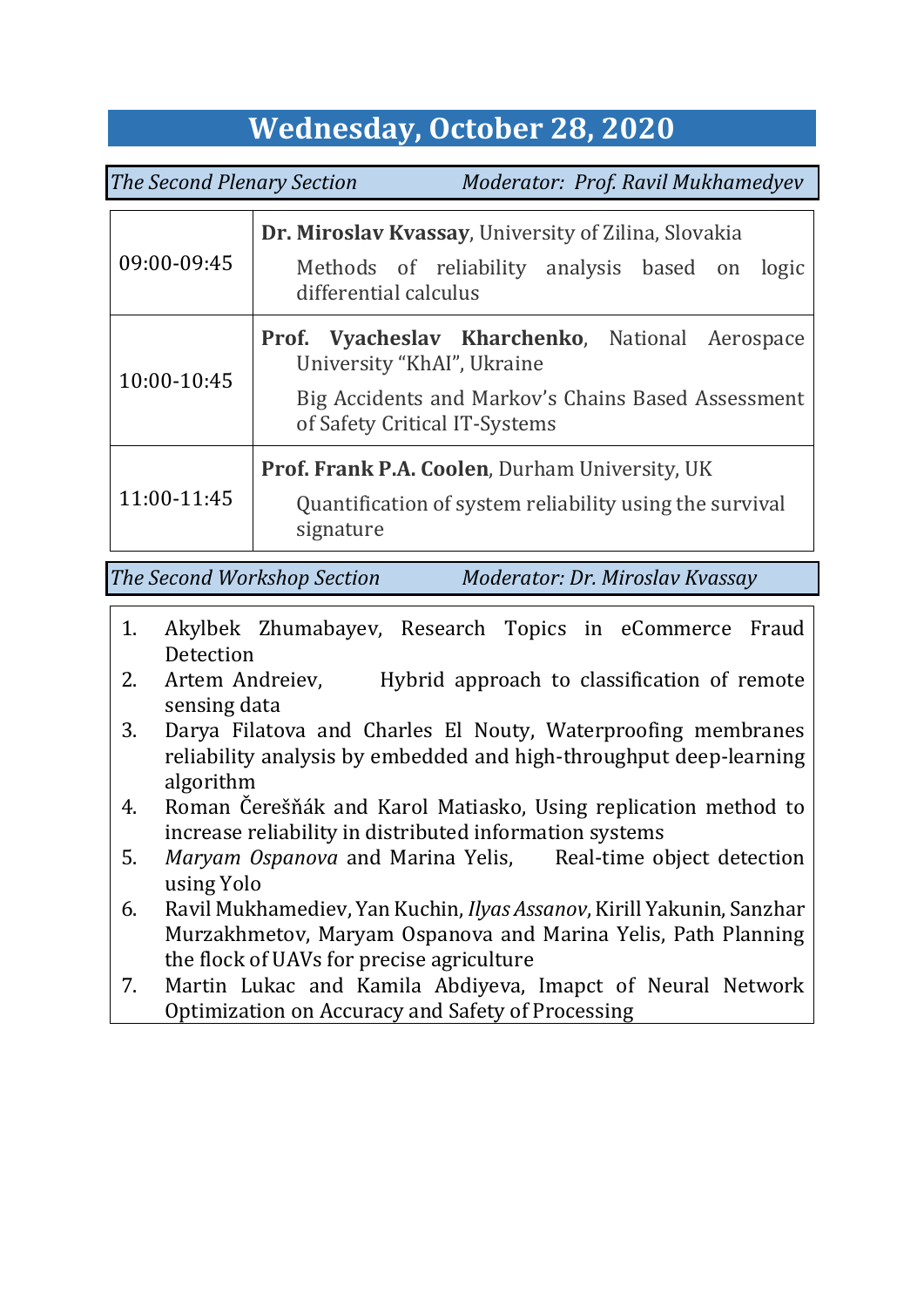## **Thursday, October 29, 2020**

*The Third Plenary Section Moderator: Dr. Martin Lukac*

| 09:00-09:45 | Dr. Jan Rabcan, University of Žilina, Slovakia                                                     |  |  |
|-------------|----------------------------------------------------------------------------------------------------|--|--|
|             | Generation of Structure Function Based on Uncertain<br>Data by Fuzzy Decision Tree                 |  |  |
| 10:00-10:45 | Prof. Antoine Rauzy, University of Science and<br>Technology, Norway                               |  |  |
|             | New Challenges and Opportunities in Reliability<br><b>Engineering of Complex Technical Systems</b> |  |  |

*The Third Workshop Section Moderator: Dr. Jan Rabcan*

- 1. Vladimir Sklyar and Vyacheslav Kharchenko, Development of Structured Arguments for Assurance Case
- 2. Heorhii Zemlianko and Kyrylo Leichenko, "Smart City" technology: conception, security issues and cases
- 3. Sergey Stankevich, Nick Lubskyi, Iryna Piestova and Artur Lysenko, Knowledge-based multispectral remote sensing imagery superresolution
- 4. Mykhailo Popov, Oleksandr Zaitsev, Ruslana Stambirska, Oleksandr Kondratov and Sofia Alpert, A correlative method to ranking sensors via information reliability criterion: interval-valued numbers case
- 5. Viktoria Sorokina and Sergey Ablameyko, Neural Network Training Acceleration by Weight Standardization in Segmentation of Electronic Commerce Images

*The Fourth Workshop Section Moderator: Dr. Patrik Rusnak*

- 1. Sergey Stankevich, Iryna Piestova and Artur Lysenko, Radar data product superresolution under parameter variation
- 2. Patrik Rusnak and Michal Mrena, Time dependent reliability analysis of the data storage system based on the structure function and logic differential calculus
- 3. Peter Sedlacek, Software reliability model based on syntax tree
- 4. Iliyas Asylgali and Oksana Nass, Development of control technology for an interactive robot Meccanoid
- 5. Sergey Tyurin, Ocean of the Redundancy for the Hyper Reliable FPGAs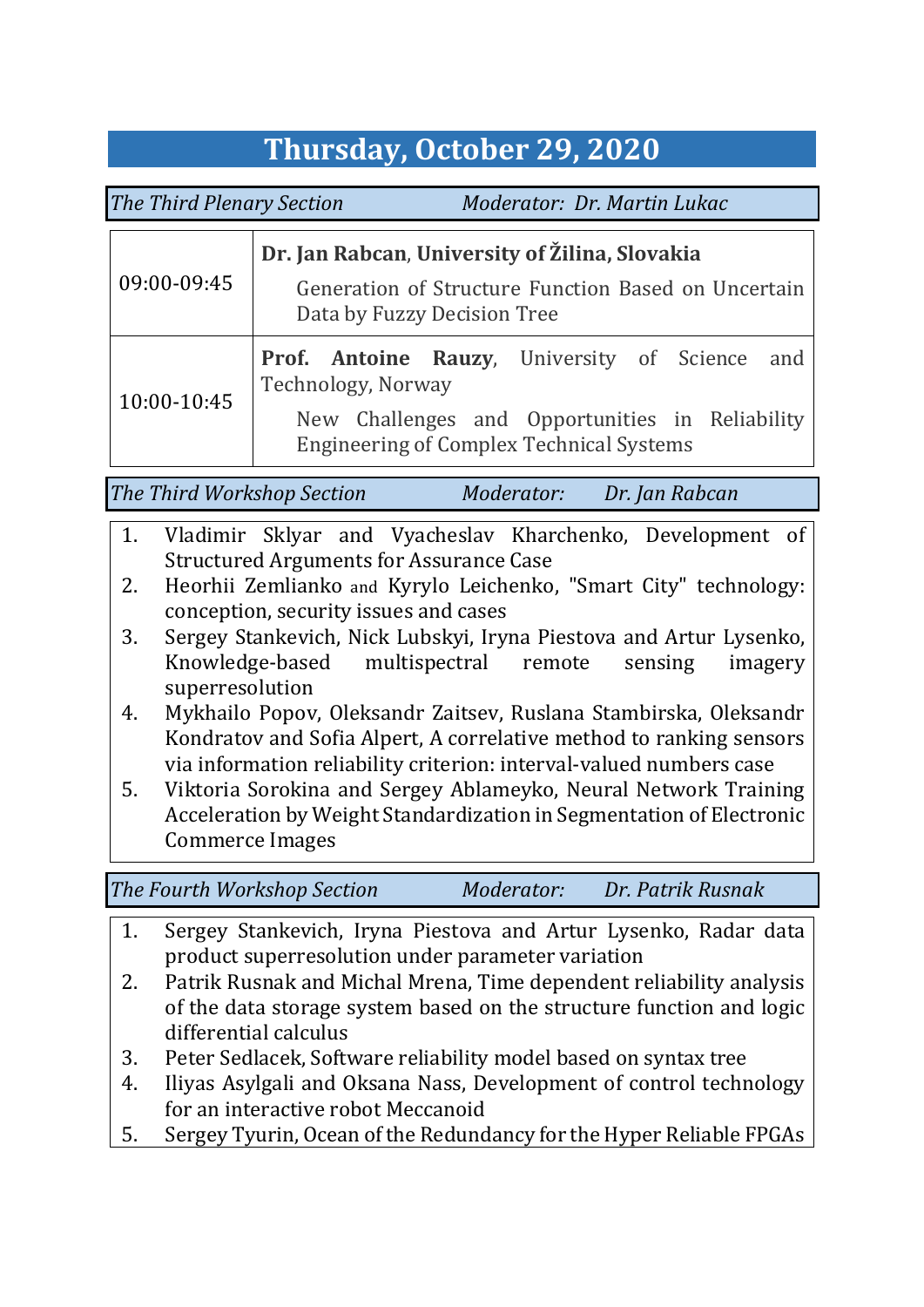*The Poster Section* 

- 1. Igor Ruban, Heorhii Kuchuk, Andriy Kovalenko, Nataliia Lukova-Chuiko, Vitalii Martovytskyi, Method for determining the structural reliability of a network based on a hyper-converged architecture
- 2. Radim Briš and Pavel Jahoda, Unavailability Optimization of a System Undergoing a Real Ageing Process under Failure Based PM
- 3. Ravil Mukhamedyev and Marina Yelis, Geospatial Intelligence (GeoAI) and Explanable Machine Learning (EML) for Healthcare decisionmaking support
- 4. Alibek Abdurazakov, Development of a data collection system for further analysis and forecasting of a student's personal learning track
- 5. Aleksandr Cariow and Galina Cariowa, Minimal Filtering Algorithms for Convolutional Neural Networks
- 6. Nicolae Brinzei, Jean-François Aubry, Miroslav Kvassay and Elena Zaitseva, Systems reliability analysis and assessment by means of logical differential calculus and Hasse diagram
- 7. Yan Kuchin, Ravil Muhkamediev and Kirill Yakunin, Assessment of filtration properties of host rocks of uranium deposits in Kazakhstan using machine learning methods
- 8. Irina Pugacheva and Oxana Nass, Development of a Complex of Practical Works on Programming Technology in the Android Studio Environment
- 9. Vladimir Kulikov and Saduakas Baizhumanov, A gamified system programming
- 10. Evgeniya Kukharenko and Anna Shaporeva, Development of an automated system for assessing the quality of the provision and organization of the educational process with distance learning technology
- 11. Eugenia Kuharenko and Gulmira Ospanova, The Regulatory Framework, as a Set of Documents, United by the Sign of The Processes Provision in the System
- 12. Vladimir Kulikov and Elnar Utyubaev, Algorithm and structural and functional organization of the decision support system in state youth policy based on the theory of clubs
- 13. Alyoshin D.V, Solodovnik A.A. and Demianenko A.V., Digital methods for processing images of noctilucent cloud fields to determine the structural and temporal parameters of the polar vortex
- 14. Valentina Kulikova and Ainagul Kabdirova, IT information system in management of teachers' in-service education in the aspect of reducing the gap between the best and the lagging school